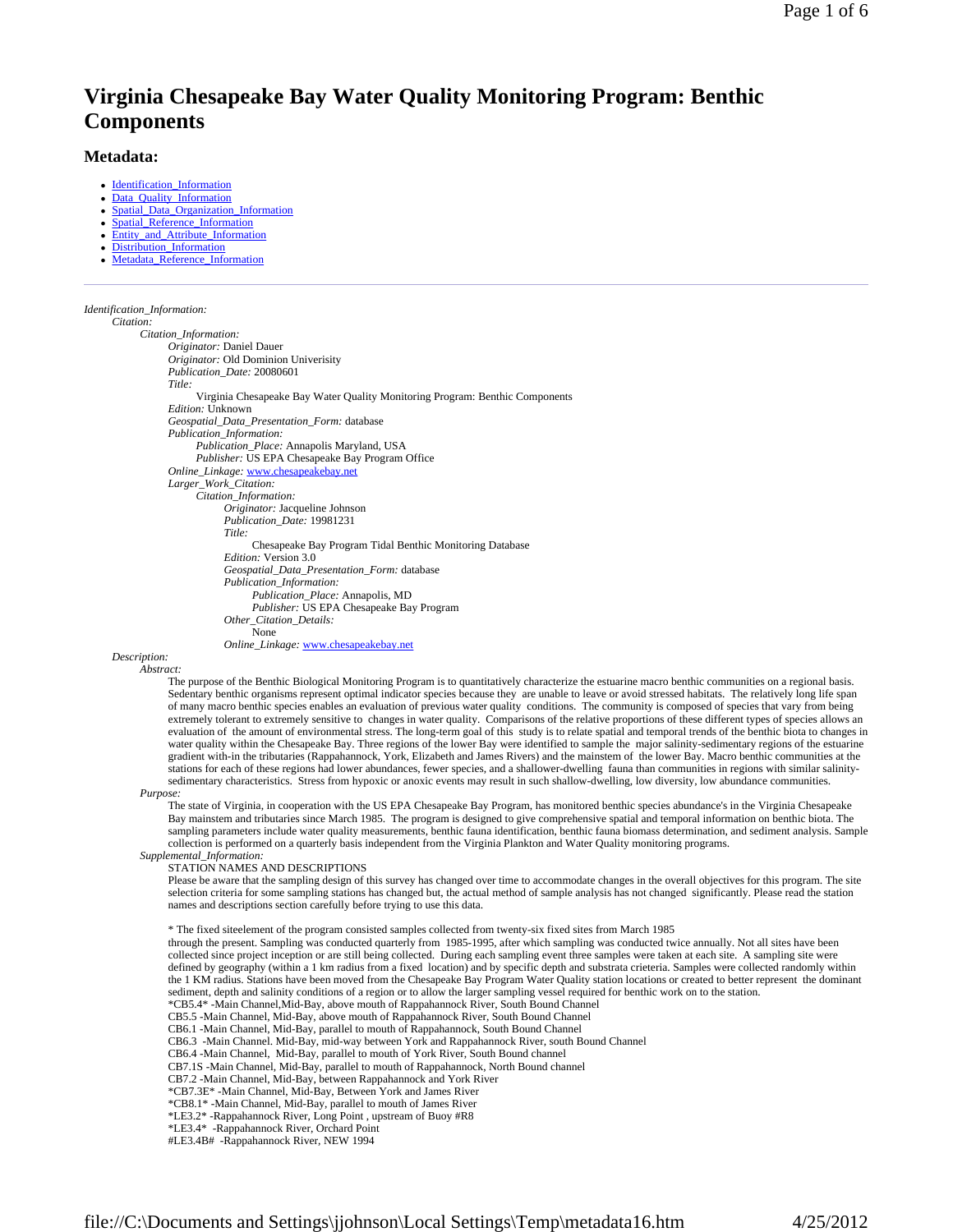\*LE4.1\* -York River, VIMS Slack Water Station #N44 LE4.3 -York River, Between AMOCO and Sarah Creeks #LE4.3B# -York River, off of VIMS in Deep channel \*LE5.2\* -James River, off of Buoy C12-13 \*LE5.4\* James River, Buoy 9 RET3.1 -Rappahannock River, North of Buoy #R10 \*RET4.3\* -York River, VIMS Slack Water Station #C57

\*RET5.2\* -James River, Swann's Point

#RET5.2A# -James River, Swann's Point

SBE2 -Elizabeth River, South Branch,

\*SBE5\* -Elizabeth River, South Branch, off of VEPCO

\*TF3.3\* -Rappahannock River, Buoy #N40

\*TF4.2\* -York River tributary, Pamunkey River at White House

\*TF5.5\* - James River, Red Buoy 10 Note Following:

\*Name\*- denotes station location has been moved slightly from regular Chesapeake Bay Water Quality monitoring station location. #Name#- denotes station created for Benthic Monitoring Program

\*The Probability-based sampling component was added in 1996 in coordination with the random strata sampling program in Maryland waters. Twenty-five stations each year are randomly selected in each of five strata, the Elizabeth, the James River, the York River, the Rappahanock River and the mainstem of Chesapeake Bay. In each stratum five additional

sites were randomly selected as potential replacement sites for any station rejected in the field due to an inability to sample the site (e.g. an oyster reef, or intertidal site). Random stations were sampled between July 15, 1996 and present.

\*EPA-National Coast Assessment sampling was conducted during the 2005-2006 time frames. Sampling for this program used randomly selected Chesapeake Bay Program monitoring sites plus a number of additional sites. The additional sites were selected probabilistically, using the EMAP random tessellation stratified survey design. Rather than being completely random, the nested hexagon design assures that chance spatial groupings of nearby stations don't occur. The two DEQ-specified strata in our program include (1) Atlantic Coastal estuarine waters (Chincoteague to Back Bay) and (2) only 'minor tidal tributaries' within the Bay drainage - to exclude the mainstem Bay, Rappahannock, York and James. Major 'embayments', such as Mobjack Bay, Fleets Bay and Ingram Bay are included, as are tidal embayments on the Virginia side of the Potomac. We weight our total site distribution to receive 30% on the Atlantic side and 70% within the Bay drainage. Other than that, the distribution within the Bay drainage is completely un-weighted, all minor tidal tributary waters within the Bay drainage have an equal chance of being selected.

## *Time\_Period\_of\_Content:*

*Time\_Period\_Information: Range\_of\_Dates/Times: Beginning\_Date:* 19850101 *Ending\_Date:* 20101231

*Currentness\_Reference:* ground condition

#### *Status:*

# *Progress:* Complete

*Maintenance\_and\_Update\_Frequency:* Annually *Spatial\_Domain: Bounding\_Coordinates: West\_Bounding\_Coordinate:* -77.2936 *East\_Bounding\_Coordinate:* -75.9222 *North\_Bounding\_Coordinate:* 37.9947 *South\_Bounding\_Coordinate:* 36.7697

# *Keywords:*

*Theme: Theme\_Keyword\_Thesaurus:* None *Theme\_Keyword:* Benthos *Theme\_Keyword:* Water *Theme\_Keyword:* Watersheds *Theme\_Keyword:* Water Quality *Place: Place\_Keyword\_Thesaurus:* None *Place\_Keyword:* Virginia *Place\_Keyword:* Chesapeake Bay *Place\_Keyword:* York River *Place\_Keyword:* Rappahanock River *Place\_Keyword:* James River *Place\_Keyword:* Elizabeth River *Stratum: Stratum\_Keyword\_Thesaurus:* None *Stratum\_Keyword:* bottom *Stratum\_Keyword:* sediment *Temporal: Temporal\_Keyword\_Thesaurus:* None *Temporal\_Keyword:* quarterly *Temporal\_Keyword:* annual *Temporal\_Keyword:* summer *Access\_Constraints:* None *Use\_Constraints:* Data Set Credit Required *Point\_of\_Contact: Contact\_Information: Contact\_Person\_Primary: Contact\_Person:* Jacqueline Johnson *Contact\_Organization:* Interstate Commission on Potomac River Basin *Contact\_Position:* Chesapeake Bay Program Living Resources Data Manager *Contact\_Address: Address\_Type:* mailing and physical address *Address:*

410 Severn Avenue, Suite 109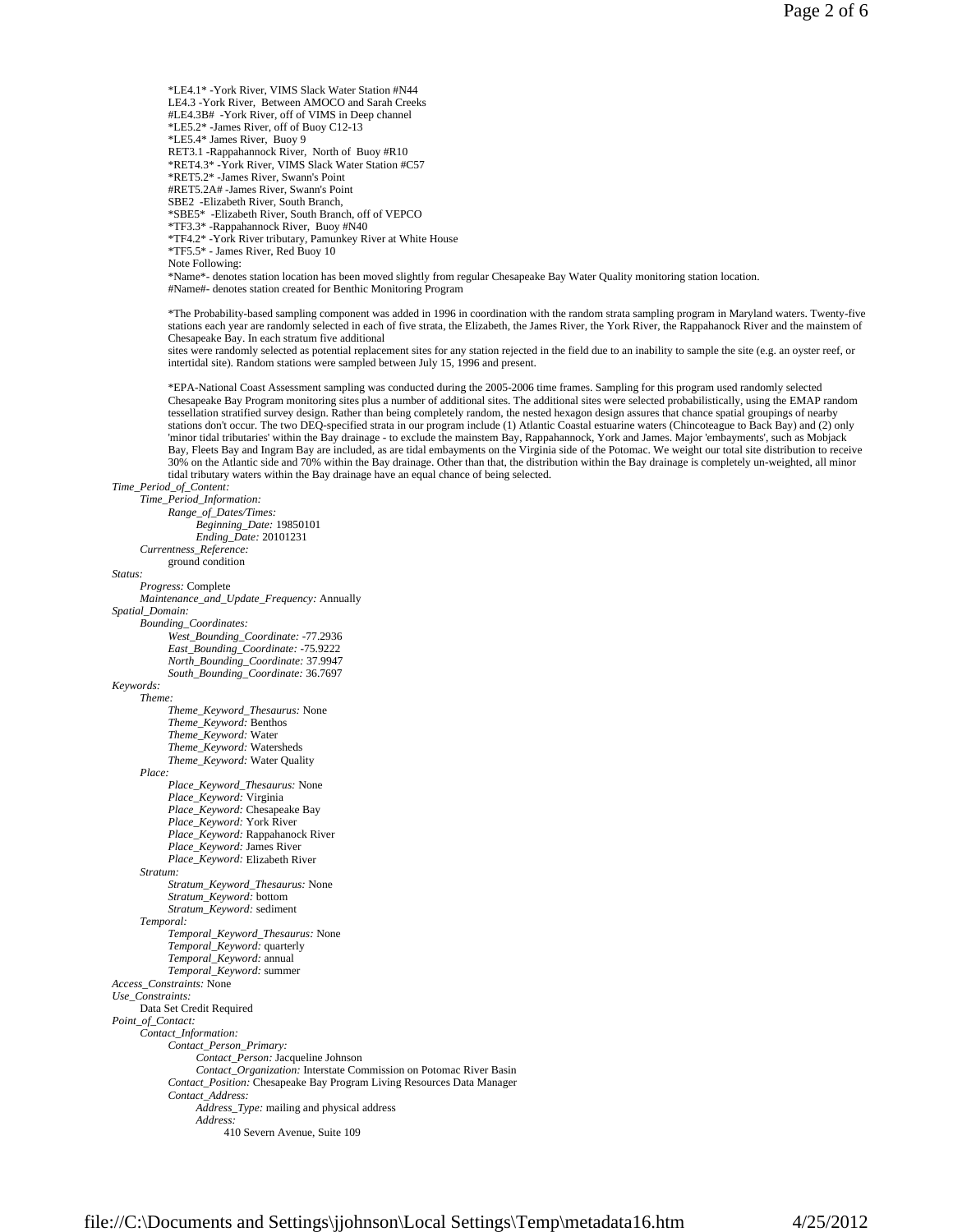*City:* Annapolis *State\_or\_Province:* Maryland *Postal\_Code:* 21403 *Country:* USA *Contact\_Voice\_Telephone:* 1-800-968-7229 *Contact\_Voice\_Telephone:* 410-267-5729 *Contact\_Facsimile\_Telephone:* 410-267-5777 *Contact\_Electronic\_Mail\_Address:* jjohnson@chesapeakebay.net *Hours\_of\_Service:* 7:00 a.m. to 2:00 p.m. Monday Through Friday *Contact Instructions:* unavailable *Data\_Set\_Credit:* Data originators *Security\_Information: Security\_Classification\_System:* None *Security\_Classification:* None *Security\_Handling\_Description:* None *Native\_Data\_Set\_Environment:* Unknown *Cross\_Reference: Citation\_Information: Originator:* Jacqueline Johnson *Publication\_Date:* 19981231 *Title:* Chesapeake Bay Program Tidal Benthic Monitoring Database *Edition:* Version 3.0 *Geospatial\_Data\_Presentation\_Form:* database *Publication\_Information: Publication\_Place:* Annapolis, MD *Publisher:* US EPA Chesapeake Bay Program *Other\_Citation\_Details:* None *Online\_Linkage:* www.chesapeakebay.net *Cross\_Reference: Citation\_Information: Originator:* Jacqueline Johnson *Publication\_Date:* 20000101 *Publication\_Time:* Unknown *Title:* 2000 Users' Guide to Chesapeake Bay Program Biological and Living Resources Data *Edition:* Version 1 *Publication\_Information: Publication\_Place:* Annapolis, MD *Publisher:* USEPA CHESAPEAKE BAY PROGRAM OFFICE *Other\_Citation\_Details:* Unknown *Online\_Linkage:* https://archive.chesapeakebay.net/pub/living\_resources/guide20 00.pdf

#### Back to Top

#### *Data\_Quality\_Information:*

*Attribute\_Accuracy:*

*Attribute\_Accuracy\_Report:*

Water column salinity, temperature and depth is recorded prior to benthic sampling. using a YSI CTD. Each station was sampled one with either a spadetype box-coring, a Young Modified Box Core or a Double Petite Ponar Grab. Any sample, which appeared disturbed, was discarded. At each station once each date, an 8-dram sub-sample of surface sediment was taken from each grab for analysis prior to sieving for organisms. Samples are transferred in to a 0.5 mm sieve bucket. The bottom of the bucket is immersed in a 30-gallon trash can filled with water and shaken and swirled to suspend large material 0.5 mm sieve bucket. The bottom of the bucket is immersed in a 30-gallon allowing silt and fine sand to pass through the sieve. The residual material is washed into the pre-labeled cloth sample bags. Samples are relaxed for 15 minutes in an Isopropyl alcohol solution. Samples are then fixed in a 10 % buffered ambient water-formalin solution. A 1% solution of rose Bengal stain is premixedinto the formalin solution. All sample sediment grab samples for benthic community analyses are washed into pre-labeled cloth bags. Each bag label consists of a code that identifies the sample as collected (1) from one of the tributaries or main bay, (2) the collection site with in the tributary or mainstem and (3) the replicate number. All samples from a particular tributary or mainstem are placed in to a 5 gallon bucket prelabeled with a tributary or mainstem code. After each sampling station is completed the bucket is sealed. After all stations of each tributary or the mainstem are sampled the bucket is sealed and stored below deck until off loaded at the end of the cruise. Achieved samples are handled as above except that all archived samples are placed into a separate 5 gallon bucket that is prelabeled to record the date of the cruise. Cruise dates are not indicated on the pre-labeled bags for buckets for the non-achieved replicates. All replicates from one cruise are completely analyzed prior to the next cruise and the prelabeled bags are reused. Sediment samples for particle size and total volatile solids analysis are placed into a prelabeled plastic bags that use the same labels as above. New pre- labeled bags are used for each cruise. All sediment samples are analyzed prior the next cruise. The chief scientist is responsible for ensuring that all samples are placed into the proper pre-labeled bags, into the proper prelabeled sealed buckets and securely stored on shipboard. On return of the vessel to the dock the chief scientist is responsible for the loading of all samples onto the trucks, the transportation of the samples to the lab, and storage of samples upon arrival at the lab. Water quality measurements of bottom salinity, temperature, dissolved oxygen are collected prior to sediment sample collection. The chief scientist is responsible for ensuring that all sample information is recorded correctly on to field data sheets. On return of the vessel to the dock the chief scientist is responsible for the loading of all samples and field log onto the trucks the transportation of the samples to the lab and storage of samples upon arrival at the lab.

*Logical\_Consistency\_Report:*

#### Not Applicable

*Completeness\_Report:*

At each station, three replicate box core samples were collected and processed individually. At least 5% of all samples identified by each technician are reworked by the Benthic Ecology Lab manager for quality control of taxonomic identification, enumeration, and biomass estimation. If error exceeds 5%, as second sample is QC'd; if the second QC fails, all samples previously sorted by that technician are resorted. A discrepancy of less than 0.1% in ash free weight calculations is considered acceptable. The personnel sorting and identifying each sample are recorded on lab data sheets.

*Positional\_Accuracy: Horizontal\_Positional\_Accuracy:*

*Horizontal\_Positional\_Accuracy\_Report:*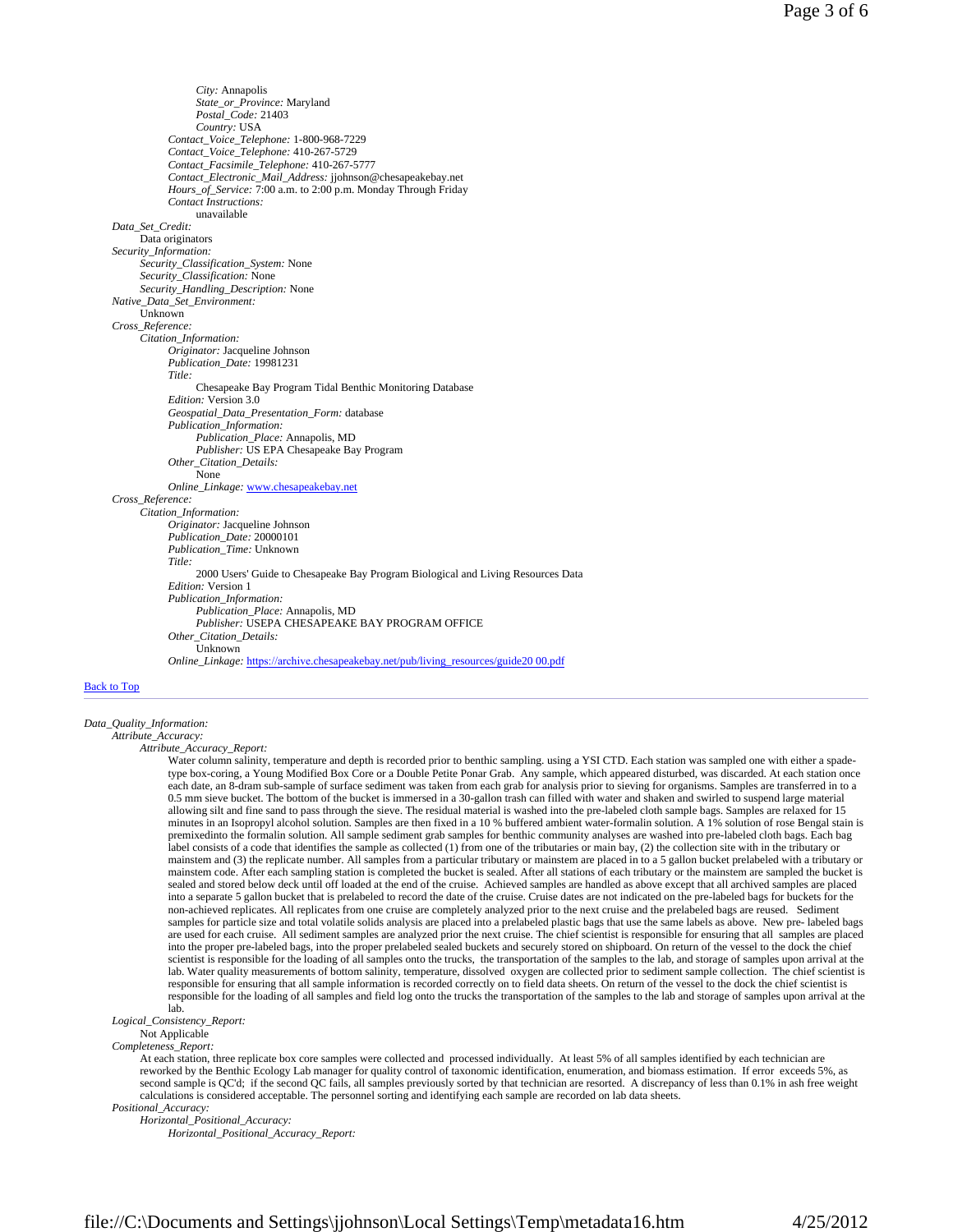Fixed Station positions in data set are approximations of actual positions in the field. Station latitudes and longitudes are input into a Loran-C/GPS receiver and sampling begins when boat reaches preprogrammed coordinates. Loran-C is accurate to +/- 1500 ft. Random station positions are the actual GPS coordinates for each sampling event. Loran-C and NAD27 coordinates were used to establish sampling position from 1985-1996; from 1996 to present GPS and NAD83 coordinates were used. All postions reported in the database have been convered to NAD83. oordinates.

*Vertical\_Positional\_Accuracy:*

*Vertical\_Positional\_Accuracy\_Report:*

Benthic grabs are taken at the sediment surface. Total station depth is determined by a ship depth meter only bottom samples are taken for water quality parameters.

*Lineage:*

*Source\_Information:*

*Source\_Time\_Period\_of\_Content: Time\_Period\_Information: Range\_of\_Dates/Times: Beginning\_Date:* 19850101 *Beginning\_Time:* unknown *Ending\_Date:* 20071231 *Ending\_Time:* unknown *Source\_Currentness\_Reference:* ground condition

*Process\_Step:*

*Process\_Description:*

In the lab, field samples are rinsed in fresh water and emptied onto a 0.5mm sieve. For course sediments an elutriation technique is used to wash out and concentrate small organisms. All macro benthic specimens are removed and placed into pre-labeled vials containing 70% Isopropyl alcohol. Organisms are then sorted using a dissecting microscope. All specimens are then identified to the lowest practical taxonomic level. Identification was aided by stereoscopic zoom dissecting microscopes, fiber optic illuminators, magnifying lamps and a phase contrast compound microscope. Determination of ash free dry weight is made on sorted detritus-free samples are processed. Dried samples are ignited in a muffle furnace (550 C) for approximately eight hours. Samples are removed to a desiccator and weighed when cool. Weights are reported by species.

Sediment samples are analysed for particle size using methods of Folk (1974), MCBRIDE in Carver 71, and the Math Tables Handbook. The sand fraction was dry sieved and the silt-clay fraction was quantified by pipit analysis. Particle size distribution was determined by graphic and moment measures methods using a computer program

A Ten-milliliter sub-samples of sediment is placed in pre-weighed pans. Sediments are weighed and placed in a muffle furnace. Samples are dried and ash free dry weight is then determined. Organic content of the sediment is estimated as the ash-free dry weight of the sediment expressed as a percentage of the dry weight of the sediment.

>DATA ENTRY METHOD: Raw data files are created by an in-house data entry program entitled Benthic. The program has

For additional details please refer to http://archive.chesapeakebay.net/pubs/subcommittee/amqawg/VAbenthicQAPP.PDF *Process\_Date:* Unknown

*Process\_Contact: Contact\_Information: Contact\_Person\_Primary: Contact\_Person:* Jacqueline Johnson *Contact\_Organization:* Interstate Commission on Potomac River Basin *Contact\_Position:* Chesapeake Bay Program Living Resources Data Manager *Contact\_Address: Address\_Type:* mailing and physical address *Address:* 410 Severn Avenue, Suite 109 *City:* Annapolis *State\_or\_Province:* Maryland *Postal\_Code:* 21403 *Country:* USA *Contact\_Voice\_Telephone:* 1-800-968-7229 *Contact\_Voice\_Telephone:* 410-267-5729 *Contact\_Facsimile\_Telephone:* 410-267-5777 *Contact\_Electronic\_Mail\_Address:* jjohnson@chesapeakebay.net *Hours\_of\_Service:* 8:00 a.m. to 4:00 p.m. Monday Through Friday *Contact Instructions:* unavailable *Process\_Step: Process\_Description:* Metadata imported.

*Source\_Used\_Citation\_Abbreviation:* C:\DOCUME~1\jjohnson\LOCALS~1\Temp\xml1A0.tmp

#### Back to Top

*Spatial\_Data\_Organization\_Information: Indirect\_Spatial\_Reference\_Method:* Chesapeake Bay and tidal tributaries in the state of Virginia *Direct\_Spatial\_Reference\_Method:* Point *Point\_and\_Vector\_Object\_Information: SDTS\_Terms\_Description: SDTS\_Point\_and\_Vector\_Object\_Type:* Area point *SDTS\_Terms\_Description: SDTS\_Point\_and\_Vector\_Object\_Type:* Entity point

#### Back to Top

*Spatial\_Reference\_Information:*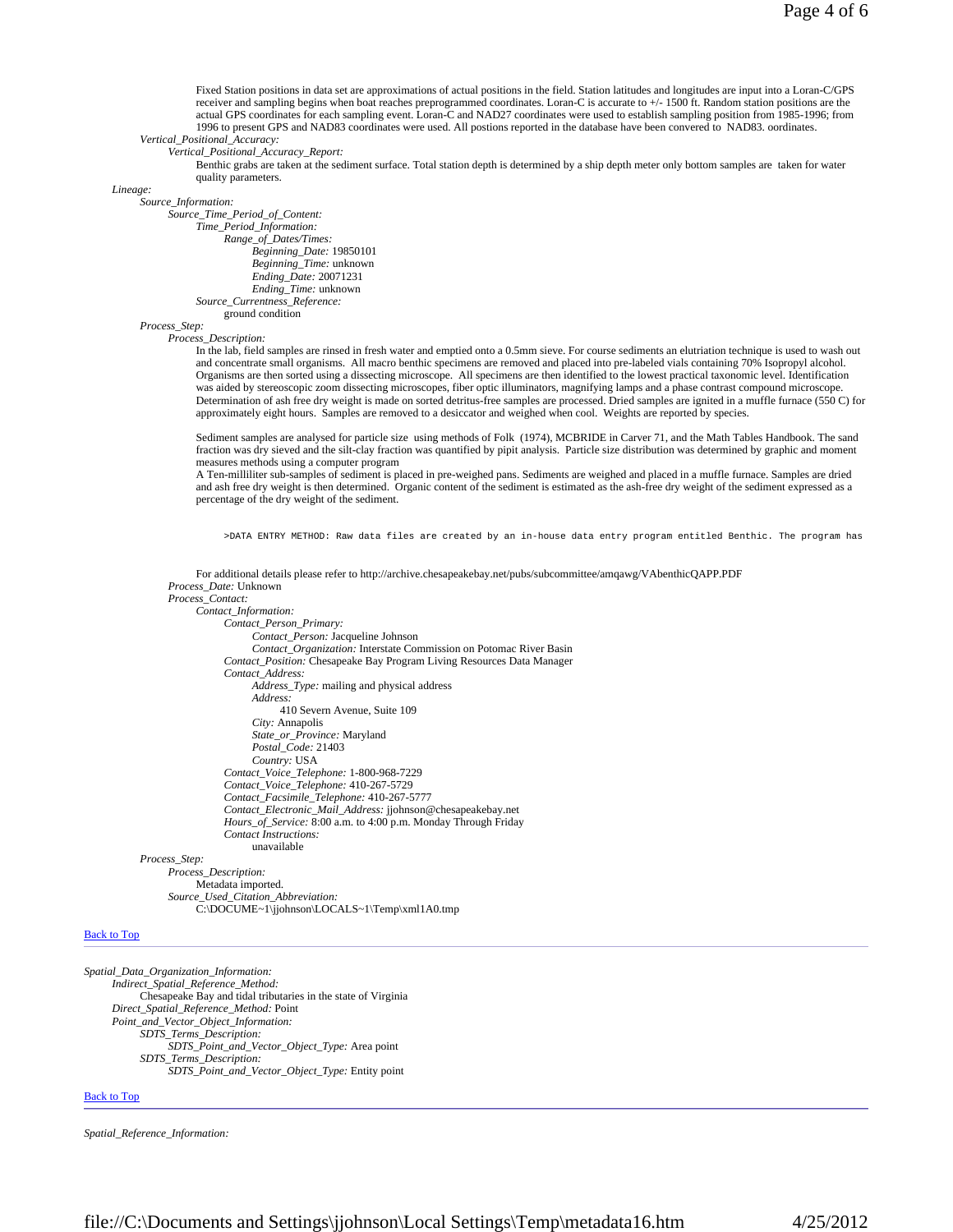*Horizontal\_Coordinate\_System\_Definition: Geographic: Latitude\_Resolution:* .30 *Longitude\_Resolution:* .30 *Geographic\_Coordinate\_Units:* Decimal Degrees *Geodetic\_Model: Horizontal\_Datum\_Name:* North American Datum of 1983 *Ellipsoid\_Name:* Geodedic Reference System 80 *Semi-major\_Axis:* 6378206.4 *Denominator\_of\_Flattening\_Ratio:* 294.98 *Vertical\_Coordinate\_System\_Definition: Altitude\_System\_Definition: Altitude\_Datum\_Name:* North American Vertical Datum of 1988 *Altitude\_Resolution:* .1 *Altitude\_Distance\_Units:* meters *Altitude\_Encoding\_Method:* Attribute Values *Depth\_System\_Definition: Depth\_Datum\_Name:* Chart datum; datum for sounding reduction *Depth\_Resolution:* .1 *Depth\_Distance\_Units:* meters *Depth\_Encoding\_Method:* Attribute Values

#### Back to Top

#### *Entity\_and\_Attribute\_Information:*

# *Overview\_Description:*

*Entity\_and\_Attribute\_Overview:*

All Virginia Monitoring data is housed in the Chesapeake Bay program benthic data base

please see the BENTHIC MONITORING DATABASE: Version 3.0.2 MICROSOFT ACCESS DATABASE DESIGN AND DATA DICTIONARY for details.

https://archive.chesapeakebay.net/Pub/Living\_Resources/benth/RDBMS.PDF

Additional information on Virginia specific attributes can be fount in the Virginia Chesapeake Bay Program Benthic Monitoring Project Documentation at fhttps://archive.chesapeakebay.net/Pub/Living\_Resources/benth/VABEDOC.PDF

## Back to Top

# *Distribution\_Information:*

*Distributor: Contact\_Information: Contact\_Person\_Primary: Contact\_Person:* Jacqueline Johnson *Contact\_Organization:* Interstate Commission on Potomac River Basin *Contact\_Position:* Chesapeake Bay Program Living Resources Data Manager *Contact\_Address: Address\_Type:* mailing and physical address *Address:* 410 Severn Avenue, Suite 109 *City:* Annapolis *State\_or\_Province:* Maryland *Postal\_Code:* 21403 *Country:* USA *Contact\_Voice\_Telephone:* 1-800-968-7229 *Contact\_Voice\_Telephone:* 410-267-5729 *Contact\_Facsimile\_Telephone:* 410-267-5777 *Contact\_Electronic\_Mail\_Address:* jjohnson@chesapeakebay.net *Hours\_of\_Service:* 8:00 a.m. to 4:00 p.m. Monday Through Friday *Contact Instructions:* unavailable

### *Distribution\_Liability:*

I, the data requestor, agree to acknowledge the Chesapeake Bay Program and any other agencies and institutions as specified by the Chesapeake Bay Program Office as data providers. I agree to credit the data originators in any publications, reports or presentations generated from this data. I also accept that, although these data have been processed successfully on a computer system at the Chesapeake Bay Program, no warranty expressed or implied is made regarding the accuracy or utility of the data on any other system or for general or scientific purposes, nor shall the act of distribution constitute any such warranty. This disclaimer applies both to individual use of the data and aggregate use with other data. It is strongly recommended that careful attention be paid to the contents of the data documentation file associated with these data. The Chesapeake Bay Program shall not be held liable for improper or incorrect use of the data described and/or contained herein.

*Standard\_Order\_Process:*

*Digital\_Form:*

*Digital\_Transfer\_Information: Format\_Name:* ASCII *Digital\_Transfer\_Option: Online\_Option: Computer\_Contact\_Information: Network\_Address: Network\_Resource\_Name:* www.chesapeakebay.net *Offline\_Option: Offline\_Media:* CD-ROM *Recording\_Capacity: Recording\_Density:* 650 *Recording\_Density\_Units:* megabyte *Recording\_Format:* ISO 9660